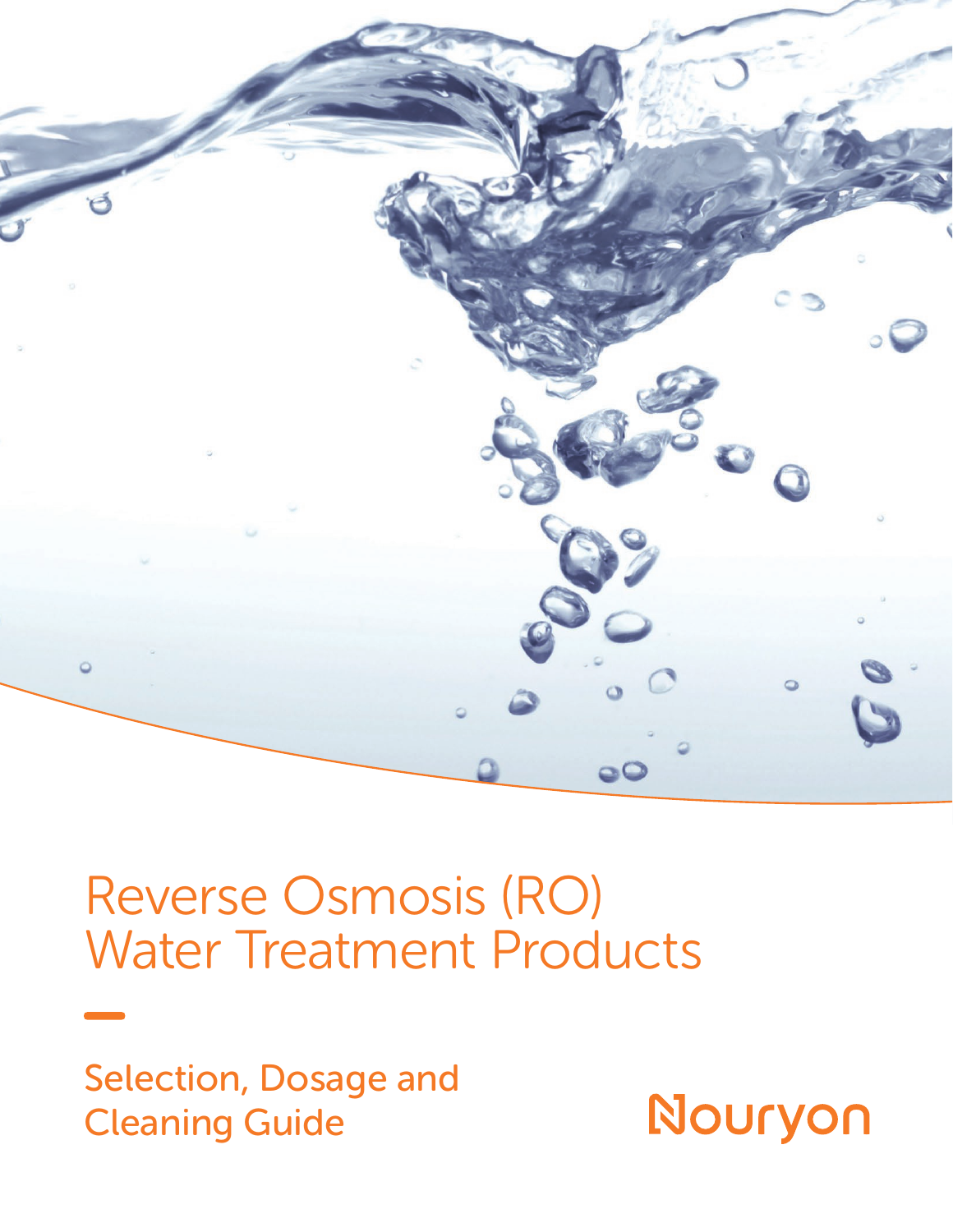

#### Desalination and reverse osmosis scale control

Our time proven technology and water treatment expertise is now available for the Desalination and Reverse Osmosis market. Long recognized as a leader in process water and cleaning applications, Nouryon is pleased to offer a range of proven products for scale control in membrane applications. These customized products — the VERSAFLEX® RO product line – are designed to provide outstanding performance for severe service and general purpose applications including the control of CaCO3, CaSO4, BaSO4, calcium phosphates, heavy metals, silica and silicates.

This brochure provides an overview of our antiscalant product range, application guidelines and general strategies for membrane cleaning.

| Product                                         | <b>Total solids</b> | рH      | <b>Dose</b><br>(as product) | Notes and recommendations on use                                                                                                                                                                           |
|-------------------------------------------------|---------------------|---------|-----------------------------|------------------------------------------------------------------------------------------------------------------------------------------------------------------------------------------------------------|
| Calcium carbonate scale                         |                     |         |                             |                                                                                                                                                                                                            |
| VERSAFLEX RO 9110                               | 35                  | $3 - 4$ | $2-4$ ppm                   | • Preferred product<br>• Controls scale in waters with LSI <sup>1</sup> of up to approximately 2.8<br>• Also prevents calcium sulfate scaling                                                              |
| VERSAFLEX RO 7110                               | 40                  | $4 - 5$ | $2-4$ ppm                   | • LSI of up to approximately 2.8                                                                                                                                                                           |
| Calcium sulfate scale                           |                     |         |                             |                                                                                                                                                                                                            |
| VERSAFLEX RO 9110                               | 35                  | $3 - 4$ | $0.25 - 0.5$ ppm            | • Controls scale in waters with $SI = 5.9$ to 6.1<br>• Induction time of up to 150 minutes<br>• Delays precipitation up to 2X as long as competitive products<br>• Also prevents calcium carbonate scaling |
| Barium sulfate scale <sup>2</sup>               |                     |         |                             |                                                                                                                                                                                                            |
| VERSAFLEX RO 6310                               | 44                  | 6.0     | 50-100 ppm                  | · Sulfonated maleic copolymer for barium sulfate scale<br>inhibition: not effective for carbonate scales                                                                                                   |
| VERSAFLEX RO 7310                               | 35                  | 2.8     | 50-100 ppm                  | · Patent pending multifunctional copolymer;<br>compatible with methanol and other solvents-good for<br>blending with other products                                                                        |
| VERSAFLEX RO 6320                               | 42                  | 5.0     | 25-50 ppm                   | • Acrylic/maleic copolymer for severe scaling<br>conditions including barium sulfate; not compatible in very<br>high salinity brines                                                                       |
| VERSAFLEX RO 7110                               | 40                  | $4 - 5$ | 50-100 ppm                  | • Patented multifunctional polymer with excellent<br>brine compatibility                                                                                                                                   |
| Calcium phosphate scale and heavy metal control |                     |         |                             |                                                                                                                                                                                                            |
| VERSAFLEX RO 5410                               |                     |         | 1:1 for $PO4$<br>2:1 for Fe | • Patented Sulfonated Copolymer for Silt and Iron Inhibitor<br>Dispersant<br>• Effective inhibition of PO <sub>4</sub> based scales                                                                        |
| Silica scale                                    |                     |         |                             |                                                                                                                                                                                                            |
| VERSAFLEX RO 7510                               | 42                  | 5.5     | 5-20 ppm                    | • Controls silica at > 300 ppm<br>• Recommendations based on standard boiler and cooling<br>water conditions. Reverse Osmosis performance not<br>yet verified.                                             |

1 LSI = Langelier Saturation Index 2 These products have been tested for high brine (oilfield) applications, and show good efficiency.

\* VERSAFLEX RO 5410, VERSAFLEX RO 9110, VERSAFLEX RO 7110, and VERSAFLEX RO 7510 have ANSI/NSF Standard 60 certification for use as drinking water chemical additives in Reverse Osmosis Antiscalants and Distillation Antiscalants.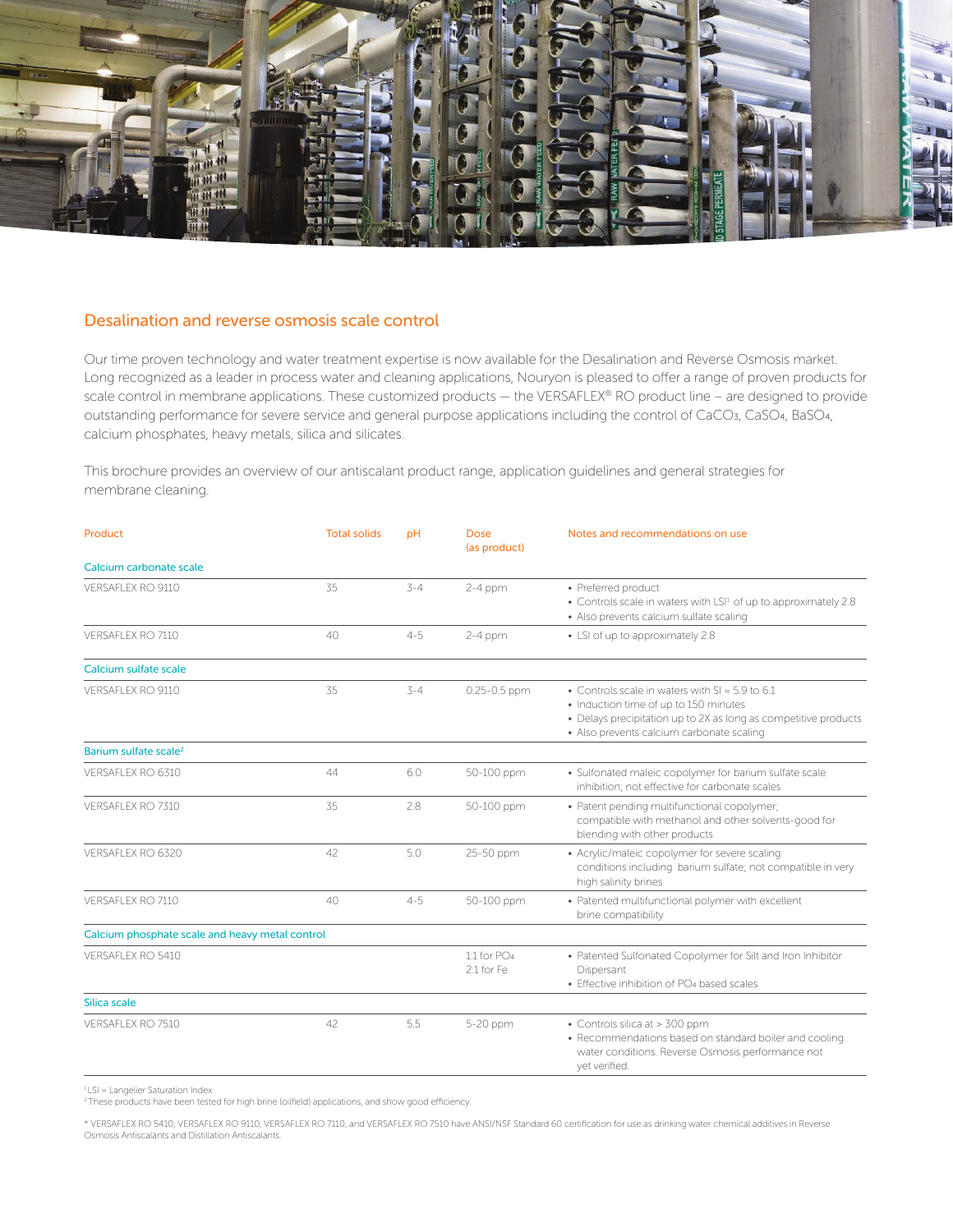## General guidelines for antiscalant application and dosing

The key to good RO operation is a well maintained pretreatment system. For example, all media filters should be clean and free of channeling.

Residual flocculants and/or coagulants from upstream treatment (cationic molecules or polyelectrolytes) can cause problems when they combine with polymeric antiscalants (anionic molecules). Avoid this problem by keeping the media filters in good condition and not overfeeding the flocculants/coagulants.

Antiscalant should be dosed upstream of the RO, typically before the cartridge filters. This assures adequate mixing of the antiscalant prior to entering the RO. Alternatively, inject the antiscalant and other treatments at least 10 pipe diameters before the high pressure pump or in a section of piping that has multiple bends and/ or elbows.

A high quality metering pump will give a smoother, more controlled product dose and better control than a diaphragm pump.

Take care when diluting solutions for use in "day tanks." Proper measuring and mixing is a must in these circumstances. Be aware that dilution/day tanks often contribute to biological fouling. They must be kept clean and well maintained.



## RO cleaning formulations and guidelines

Cleaning formulations are offered as guidelines only. No claims are made regarding efficacy or membrane compatibility. Always follow the membrane manufacturer's guidelines for pH, time and temperature limitations. When in doubt about a formulation, test it on a pilot scale membrane prior to using on full scale systems or contact your membrane manufacturer for more information.

# Acidic (low pH) cleaners

| Formula (w%)                                      | рH      | Approximate Used to remove                                                                                        | <b>Notes</b>                                                           |  |
|---------------------------------------------------|---------|-------------------------------------------------------------------------------------------------------------------|------------------------------------------------------------------------|--|
| 2% citric acid                                    | $-3-4$  | $\bullet$ CaCO <sub>3</sub><br>• Metal oxides/hydroxides<br>· Inorganic colloids                                  | • Mild cleaner                                                         |  |
| 0.5% H <sub>3</sub> PO <sub>4</sub>               | $1 - 2$ | $\bullet$ CaCO <sub>3</sub><br>• Metal oxides/hydroxides<br>· Inorganic colloids                                  | • Mild cleaner                                                         |  |
| $0.2 - 0.5%$ HCI                                  | $1 - 2$ | $\bullet$ CaCO <sub>3</sub><br>• Metal oxides/hydroxides<br>• Inorganic colloids<br>• Sulfate Scales (Ca, Ba, Sr) | • Heavy duty cleaner                                                   |  |
| 1.0% Na2S2O <sub>4</sub><br>(sodium hydrosulfite) | $4-6$   | • Metal oxides/hydroxides                                                                                         | • Acrid smell<br>• Reducing agent<br>• Use in well<br>ventilated areas |  |

# Caustic (high pH) cleaners

| Formula (w%)                                                                                                                                  | рH   | Approximate Used to remove                                                                          | <b>Notes</b>                                |
|-----------------------------------------------------------------------------------------------------------------------------------------------|------|-----------------------------------------------------------------------------------------------------|---------------------------------------------|
| $2\%$ STPP (NasP <sub>3</sub> O <sub>10</sub> )<br>$0.11\%$ Witconate <sup><math>M</math></sup> 1223L                                         | 10.0 | • Biofouling<br>• NOM fouling                                                                       | • Mild cleaner                              |
| $2\%$ STPP (NasP <sub>3</sub> O <sub>10</sub> )<br>0.026% Witconate 90 Flake                                                                  | 10.0 | • Biofouling<br>• NOM fouling                                                                       | • Mild cleaner                              |
| 0.1% NaOH<br>0.1% Witconate WAC LA                                                                                                            | 11.5 | • Organic colloids<br>• Biofouling<br>• NOM fouling                                                 | • Heavy duty cleaner<br>• May cause foaming |
| 0.1% NaO                                                                                                                                      |      | • Silica fouling                                                                                    |                                             |
| $0.1\%$ 2 Na <sub>2</sub> CO <sub>3</sub> 3 H <sub>2</sub> O <sub>2</sub><br>(sodium percarbonate)<br>Add as booster to<br>other formulations | 11.5 | • Dry product<br>• Assists in removal of<br>organic colloids, biological<br>fouling and NOM fouling | • Heavy duty cleaner                        |

# General guidelines for membrane cleaning

Membrane cleaning is typically done every 3 to 12 months in well operated systems. Cleaning should be performed as indicated by your membrane supplier or when:

- The normalized permeate flow drops by 10%.
- The normalized salt passage increases 5-10%.
- The normalized pressure drop (feed concentrate) increases by 10-15%.

The key to maintaining good performance is to clean as soon as possible after performance begins to decline. Initial fouling of a membrane surface will change the flow within the system and encourage further and more complex fouling to occur.